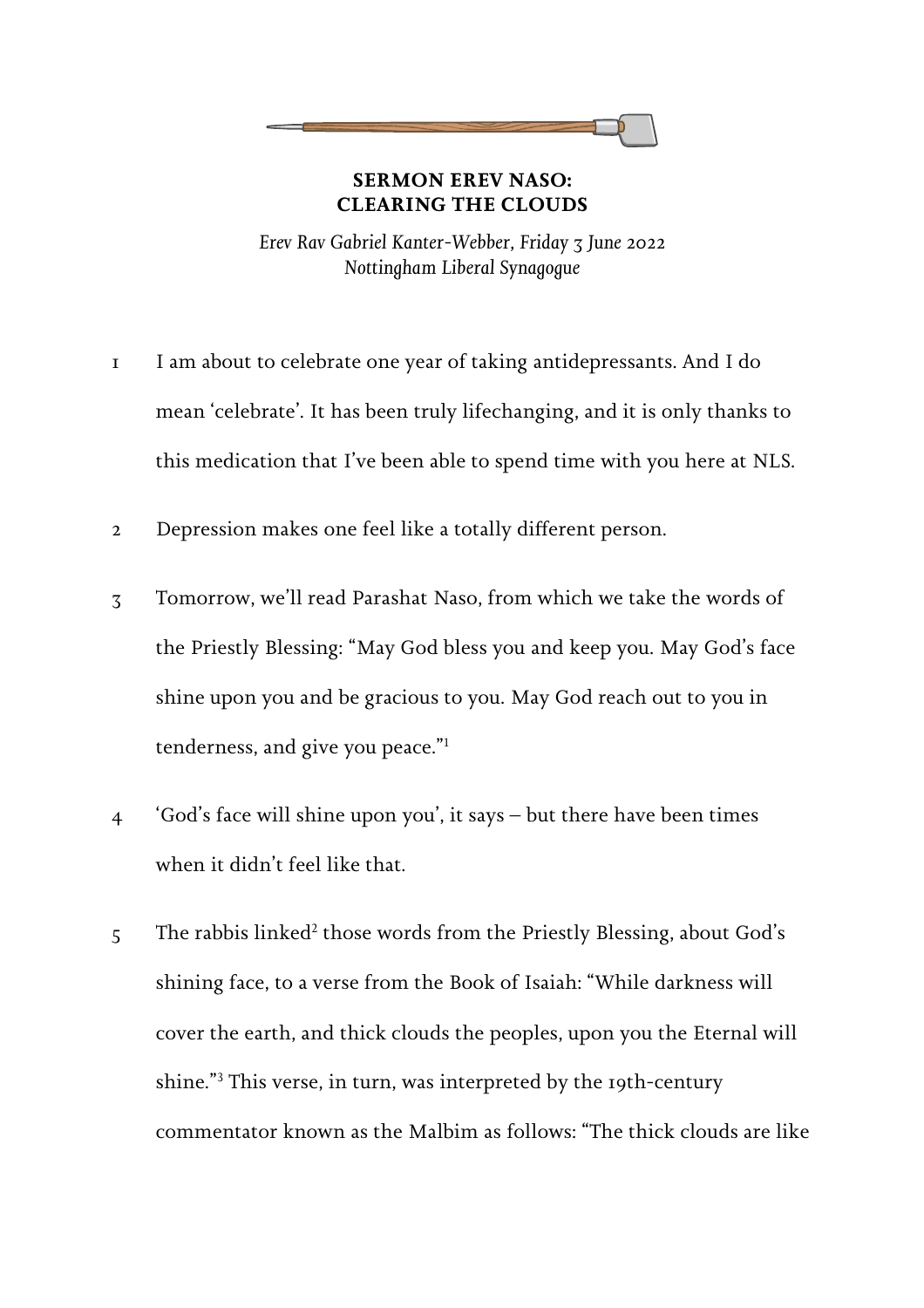vapour and smoke that completely fill the air even when the sun is shining."<sup>4</sup>

 $\Box$ 

- = I can't help having a slight suspicion that the Malbim knew what it was to suffer from depression.
- 9 It is indeed the case that, even when the sun is shining even when life should be rosy and joyful, whatever 'should' means – depression can obscure happiness through layer after layer of seemingly impenetrable mist. This mist can cut us off from ourselves, from others, and from the Divine.
- 8 Antidepressants really were transformative. It provided the most enormous relief. It made me feel like me again. I can't even begin to put myself back in the shoes of the Gabriel who was heavily depressed, and that's a very good thing.
- 6 Initially, when I was first prescribed it, I went on a wonderful website called Open Siddur, which contains all sorts of interesting creative liturgy for different life experiences, and found a prayer for taking medication, and printed it out and pinned it up on the wall next to where I kept my pill-box.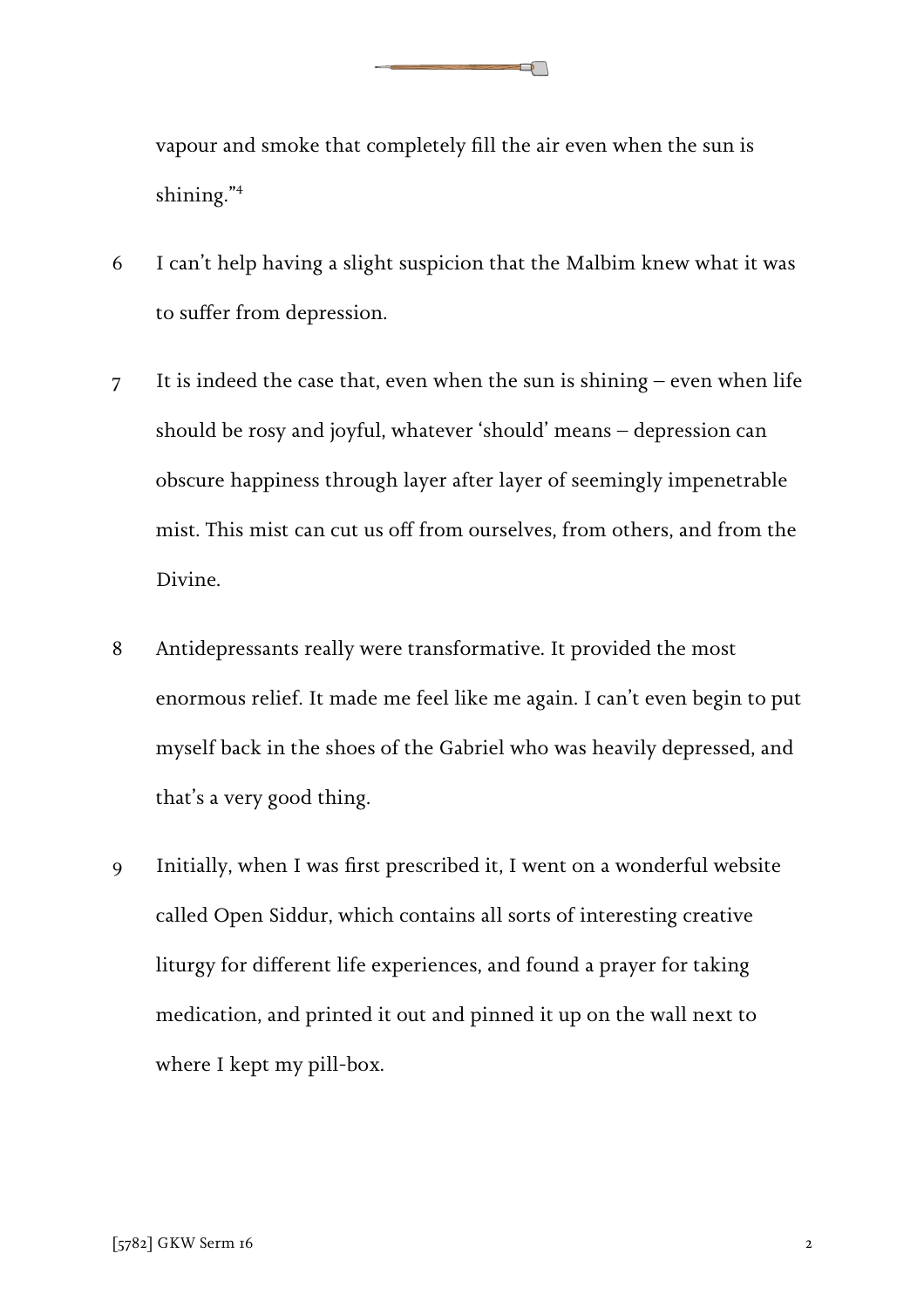$\Box$ 

- $\overline{11}$  A beautiful medieval midrash tells us the following: 5 Rabbi Ishmael and Rabbi Akiva were asked how they dared to help cure the sick, when only God had rightful power over life and death and chose who would get ill and who would not. "'You are trespassing on God's domain!' said their accuser. They asked him: 'What job do you do?' 'I'm a farmer,' he replied, 'See the sickle in my hand.' 'But who created the land you cultivate?' asked the rabbis. 'God,' he answered. 'Then you are trespassing on God's domain!' replied the rabbis, 'God created the land the way that it is.' 'But if I didn't plant and harvest,' he argued, 'we would have no food!' 'You are a fool!' said the rabbis, 'What is true of your world, farming, is also true of the world of medicine. The human body is a tree: if it is not tended, it will die.'"
- $T<sub>2</sub>$ In other words, Divine providence gets us halfway there, but human input is necessary to reap the full reward. In my case, the 'farmer' – the human being who turned God's raw materials into the resource that I needed – is a Danish scientist called Klaus Bogeso, who, in 1989, invented citalopram.<sup>6</sup>

 $\sim$  6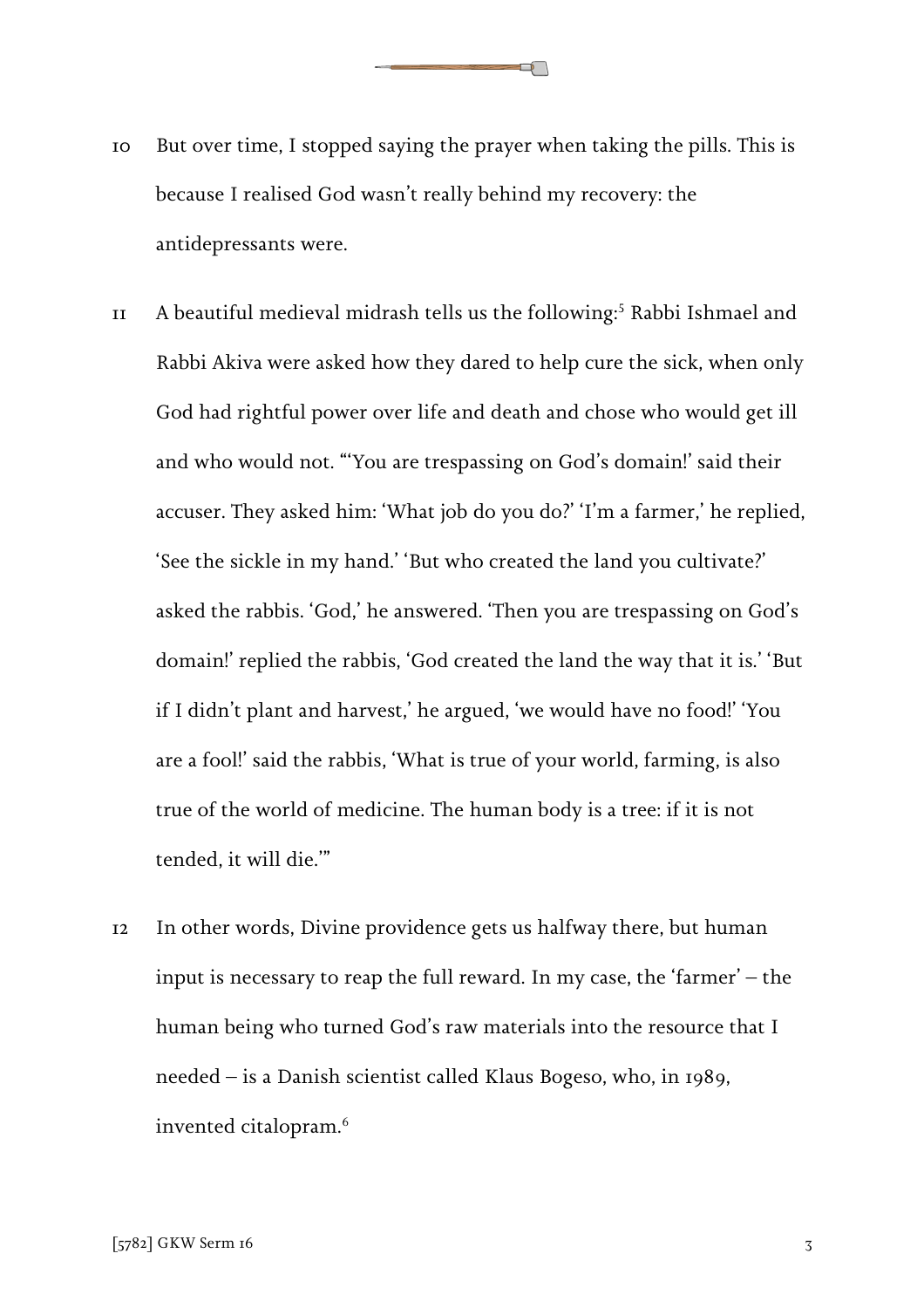**13** The fact is, I couldn't lift the clouds on my own. The rather meanspirited farmer who spoke to Rabbi Akiva and Rabbi Ishmael may argue that God intended me to be surrounded by clouds and that it was wrong for me to turn to earthly means to dispel them, but we know that is nonsense. Our food supply depends on that argument being nonsense!

 $\Box$ 

- I4 In fact, we find in our Torah reading itself that humans need to rely on humans. The words that introduce the Priestly Blessing are: בֹּה תְבַרְבוּ אֶת־ ל ֵא ָר ְׂשִי י ֵנ ְּב,' Thus shall you bless the children of Israel.' We can't bless ourselves with the Priestly Blessing. Human beings, in this case Aaron and his sons, had to act as intermediaries.
- I5 1 Just as Aaron's involvement in transmitting blessing to the Israelites did not cut out or reduce the spiritual dimension of what was happening, nor did my decision to drop the blessing before taking my pill each morning feel sacrilegious. The first half of the verse from Isaiah described my situation, living covered by thick cloud; antidepressants helped the clouds to clear and the Priestly Blessing's words once again to come true, God's face shining through.
- -May we take this opportunity to celebrate our own agency, our own power to change our own and our fellows' lives for the better, and our ability to intercede. May we bless and keep each other, shine our faces

 $\sim$  6